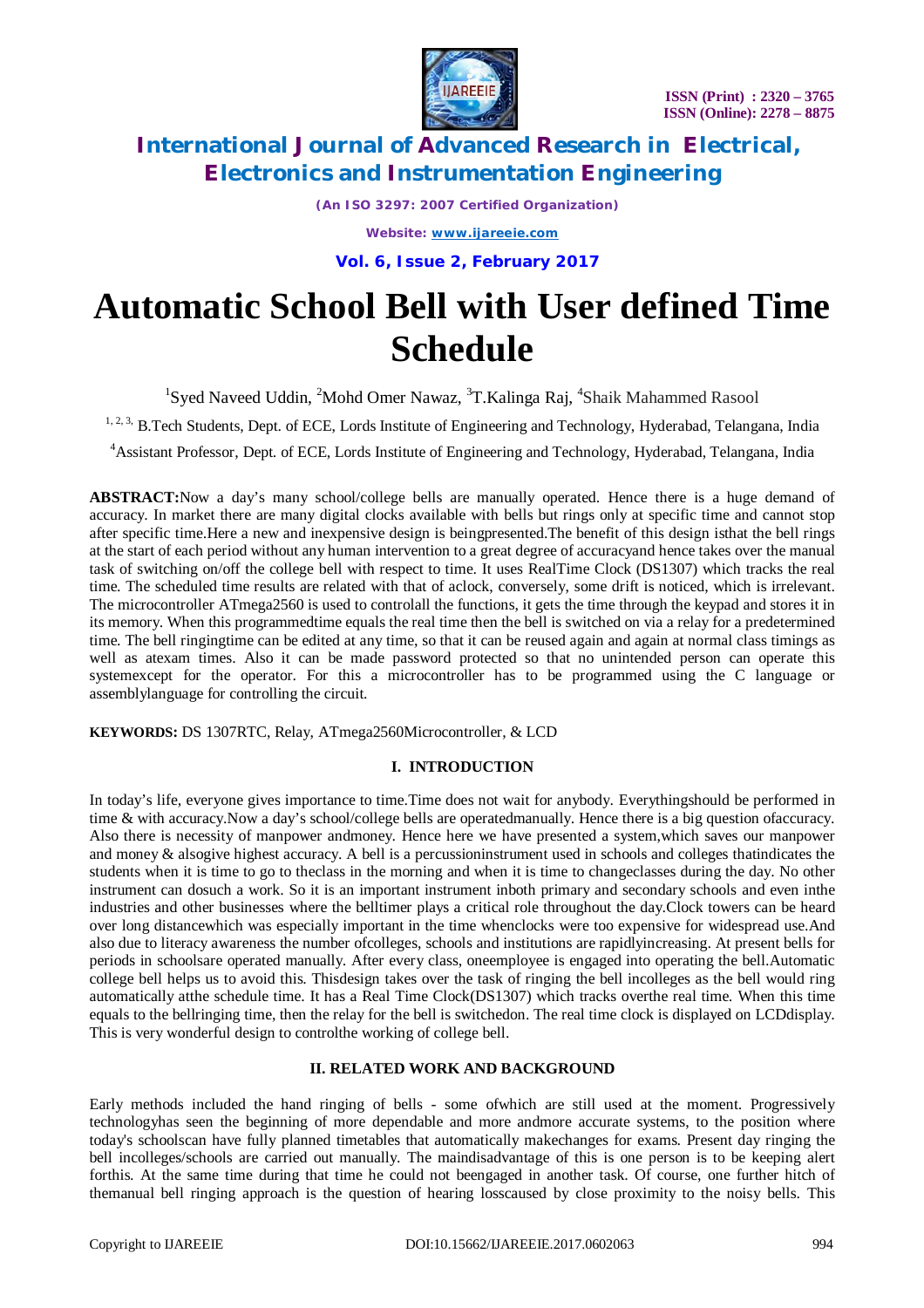

*(An ISO 3297: 2007 Certified Organization)*

*Website: [www.ijareeie.com](http://www.ijareeie.com)*

#### **Vol. 6, Issue 2, February 2017**

exposurewas either unknown in the past or at least it was by no meansconsidered a significant enough issue to deserve changes tothe practice.

In recent decades, several other school bell systems have beentested, some proving more functional than others. Severalschools have tried using sirens and klaxons to alert studentsand teachers of period times, nevertheless these were usuallyfound to be stressful, and had an adverse effect on theconcentration ability of students.

Real Time Clock Based Automatic College Bell where it replaces the Manual Switching of the Bell inCollege/school. It has an Inbuilt Real Time Clock which tracksover the Real Time. When this time equals to the Bell Ringingtime, then the Relay for the Bell is switched ON. The BellRinging time can be edited at any time, so that it can be used atnormal class timings as well as examination timing.The Real Time Clock is displayed on LCD display. When theReal time and Bell time get equal then the Bell is switched onfor a predetermined time. These bells are equipped with theCPU which controls the bell.

Embedded Based Automatic College Bell developedfor the users to control Bell system in companies or institutionsautomatically. All the bell timings and durations are predefinedand set in the microcontroller. The user can set the timingsusing a key pad. A LCD display is used to display the timings.The timings set by the user are stored in the microcontroller.At the particular time, signal is generated in themicrocontroller and sent through the output port. Theelectronic circuit receives the signal and drives acorresponding relay.The relay is used as a switch to operate the Bell. As soon asthe duration is over, the signal is stopped and waiting for thenext set time. This system is mainly used in Schools, Collegesand other companies where Bell system is implemented. Thereis no need of a person managing the bell timings.

#### **III. PROPOSED SYSTEM**

Our project takes over the task of Ringing of the Bell in Colleges. It replaces the Manual Switching of the Bell in the College. It has an Inbuilt Real Time Clock (DS1307 /DS 12C887) which tracks over the Real Time. When this time equals to the Bell Ringing time, then the Relay for the Bell is switched on. The Bell Ringing time can be edited at any Time, so that it can be used at Normal Class Timings as well as Exam Times.



Fig.1 Circuit diagram of the Automatic school bell with user defined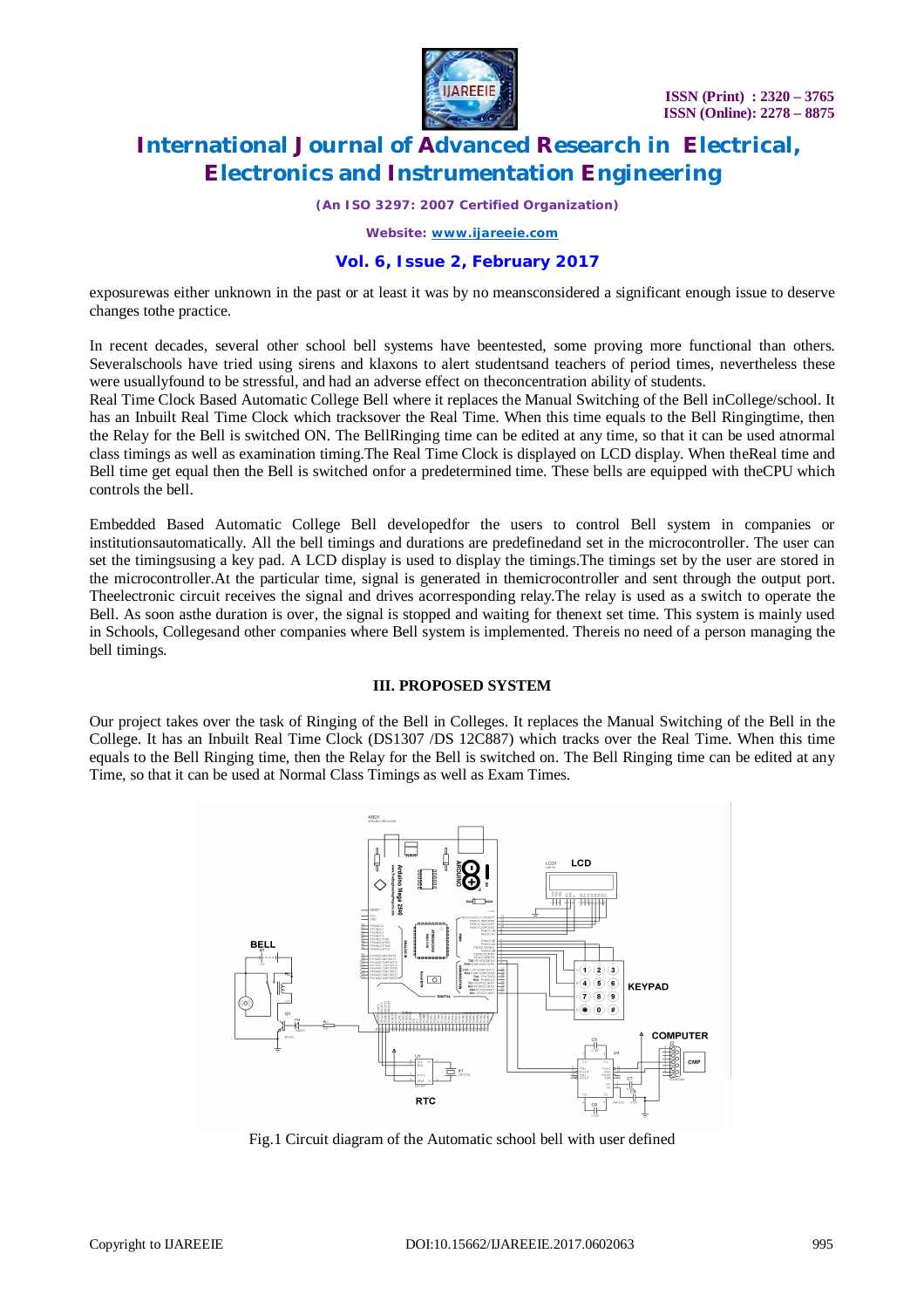

*(An ISO 3297: 2007 Certified Organization)*

*Website: [www.ijareeie.com](http://www.ijareeie.com)*

## **Vol. 6, Issue 2, February 2017**

### *A. MICROCONTROLLER (ATMEGA2560)*

The Arduino Mega 2560 is a microcontroller board based on the ATmega2560 (datasheet). It has 54 digital input/output pins (of which 14 can be used as PWM outputs), 16 analog inputs, 4 UARTs (hardware serial ports), a 16 MHz crystal oscillator, a USB connection, a power jack, an ICSP header, and a reset button. It contains everything needed to support the microcontroller; simply connect it to a computer with a USB cable or power it with a AC-to-DC adapter or battery to get started. The Mega is compatible with most shields designed for the Arduino Duemilanove or Diecimila.

## *B. REAL TIME CLOCK*

A real time clock is a clock that keeps track of the time even when the system is turned off. Real time clocks run on a special battery that is not connected to the normal power supply of the system. In contrast, clocks that are not real-time do not function when the system is off.The DS1307 Serial Real-Time Clock is a low-power; full binary-coded decimal (BCD) clock/calendar plus 56 bytes of NV SRAM. Address and data are transferred serially via a 2-wire, bi-directional bus. The clock/calendar provides seconds, minutes, hours, day, date, month, and year information. The end of the month date is automatically adjusted for months with fewer than 31 days, including corrections for leap year. The clock operates in either the 24-hour or 12-hour format with AM/PM indicator. The DS1307 has a built-in power sense circuit that detects power failures and automatically switches to the battery supply.



Fig.2: DS1307 RTC

## *C. LCD DISPLAY:*

A Liquid Crystal Display is a flat panel display, electronic visual display, or a video display that uses the light modulating properties of liquid. The purpose of using this LCD display in this prototype model is to display the information about vehicle access is granted or denied and to display information about locked and unlocked status of the vehicle here we are using 16\*2 LCD displays which are connected to port1 of microcontroller. The following are the basic commands used for LCD are shown in Table.1.

| Table.1 |                 |                                           |
|---------|-----------------|-------------------------------------------|
| S.NO    | <b>COMMANDS</b> | <b>FUNCTION</b>                           |
|         | 01H             | Clear screen                              |
|         | 38H             | Select $5*7$ matrix                       |
| 3       | 0EH             | Turn ON display, Turn<br><b>ON</b> Cursor |
|         | 80H             | Select Top row                            |
|         | COH             | Select bottom row                         |

## *D. RELAY*

A relay is an electromechanical switch, which perform ON and OFF operations without any human interaction. General representation of double contact relay is shown in fig. Relays are used where it is necessary to control a circuit by a low-power signal (with complete electrical isolation between control and controlled circuits), or where several circuits must be controlled by one signal.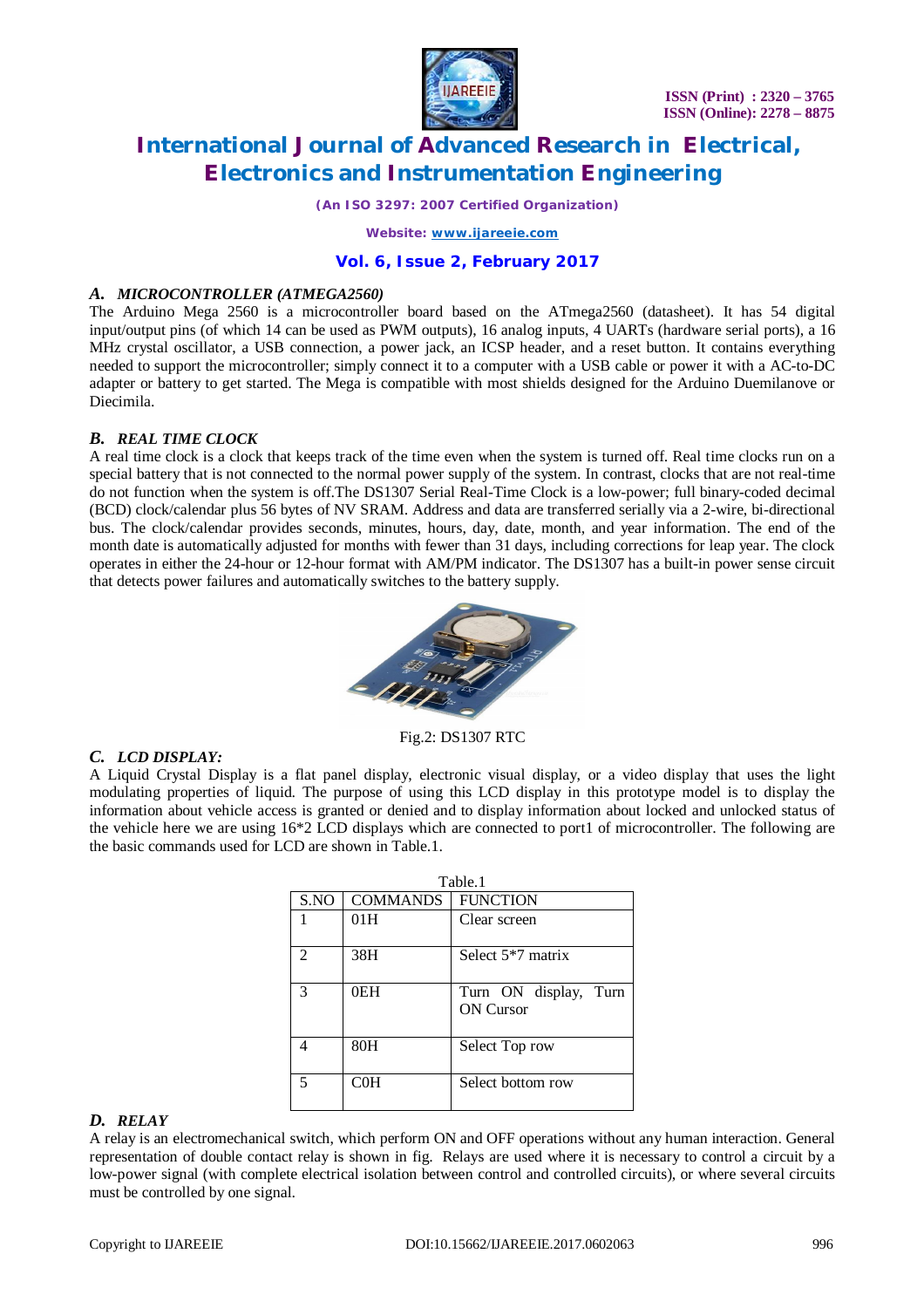

*(An ISO 3297: 2007 Certified Organization)*

*Website: [www.ijareeie.com](http://www.ijareeie.com)*

### **Vol. 6, Issue 2, February 2017**

#### **IV. RESULTS AND DISCUSSION**

For making an accurate and precise time controller, DS1307 serial RTC (Real Time Clock) is connected to the microcontroller. This RTC is a low-power, fully binary-coded decimal clock with 56 bytes of SRAM. This clock displays year, month, date, day, and hours, minutes and seconds information. In this clock, data and address are serially transferred by I2C bidirectional bus. It also has a built-in backup supply to keep time operation continuous in times of power failures as shown in the figure.

Matrix keypad is interfaced to the microcontroller for setting and storing the timing values. Various keys are used in this keypad for setting real-time hours and minutes, bell timing operations, and for storing and deleting bell and real timings.The Seven-segment display is connected in common anode mode and interfaced to the microcontroller for displaying the timing information.

Buzzer is switched using relay and the relay coil is energized by the microcontroller.The microcontroller has inbuilt flash EPROM memory to store the data that remains even after power failure. The microcontroller is programmed in such a way that it accepts the real timing and bell timings and correspondingly sends the controls signals to the sevensegment display and also to the transistor connected to the relay coil.

When the relay transistor is enabled, it energizes the relay coil so that the path is closed to power the bell device.Prior to working with this system we have to configure the real time and bell time values using a matrix keypad.Micro Switches is provided for entering the required timings. This switches made this project user friendly. 16X2 LCD display is provided to display the alarm times and current time. DS1307 is interfaced to the microcontroller for real timing performance. A 3V battery can be connected to DS1307 to avoid time disturbances caused by power failures.

#### **V. CONCLUSION**

The basic design of the Automatic School Bell (mainly for Primary and Secondary Schools) in this work remains the same though extra functions can be included. This will ring the School Bell at pre-scheduled times of periods on each day. There are different times per period varying from one school to the other. The basic design provides an opportunity of selecting the suitable time schedule for every school by momentarily pressing one of the push-to-on switches. This signals the microcontroller to carry out the specific task, thereby ringing the bell at a regular time interval. Therefore, from the results obtained, it can be concluded that the aim of this work has been practically and theoretically achieved.

#### **REFERENCES**

[1].Max232c (Voltage Convertor)- Datasheet.Http:/[/www.alldatasheet.com/datasheet/pdf/pdf/7311/MAXIM/MAX232C.HTML](http://www.alldatasheet.com/datasheet/pdf/pdf/7311/MAXIM/MAX232C.HTML) (MAY2016)

[2]. 16x2 LCD Display-Datasheet. <http://www.engineersgarage.com/electronic-components/16x2-lcd-module-datasheet>(JUNE2016)

[3]. Philips semiconductors, IC peripherals of microcontrollers, 1992.

[4]. [www.electronicsforu.com](http://www.electronicsforu.com) [www.engineersgarage.com](http://www.engineersgarage.com)

[5] D'Ausilio, A. (2012). "Arduino: low-cost multipurpose lab equipment." Behav Res Methods 44(2): 305-313.

[6] Fernandez-Lopez, H., et al. (2012). "ZigBee-based remote patient monitoring." Stud Health Technol Inform 177: 229-234.

## **BIOGRAPHY**



**Shaik Mohammed Rasool** completed B.Tech in 2007 and M.Tech in 2013 from JNTUH. Presently working as an Assistant professor in Lords Institute of Engineering and a Technology, Hyderabad, India.